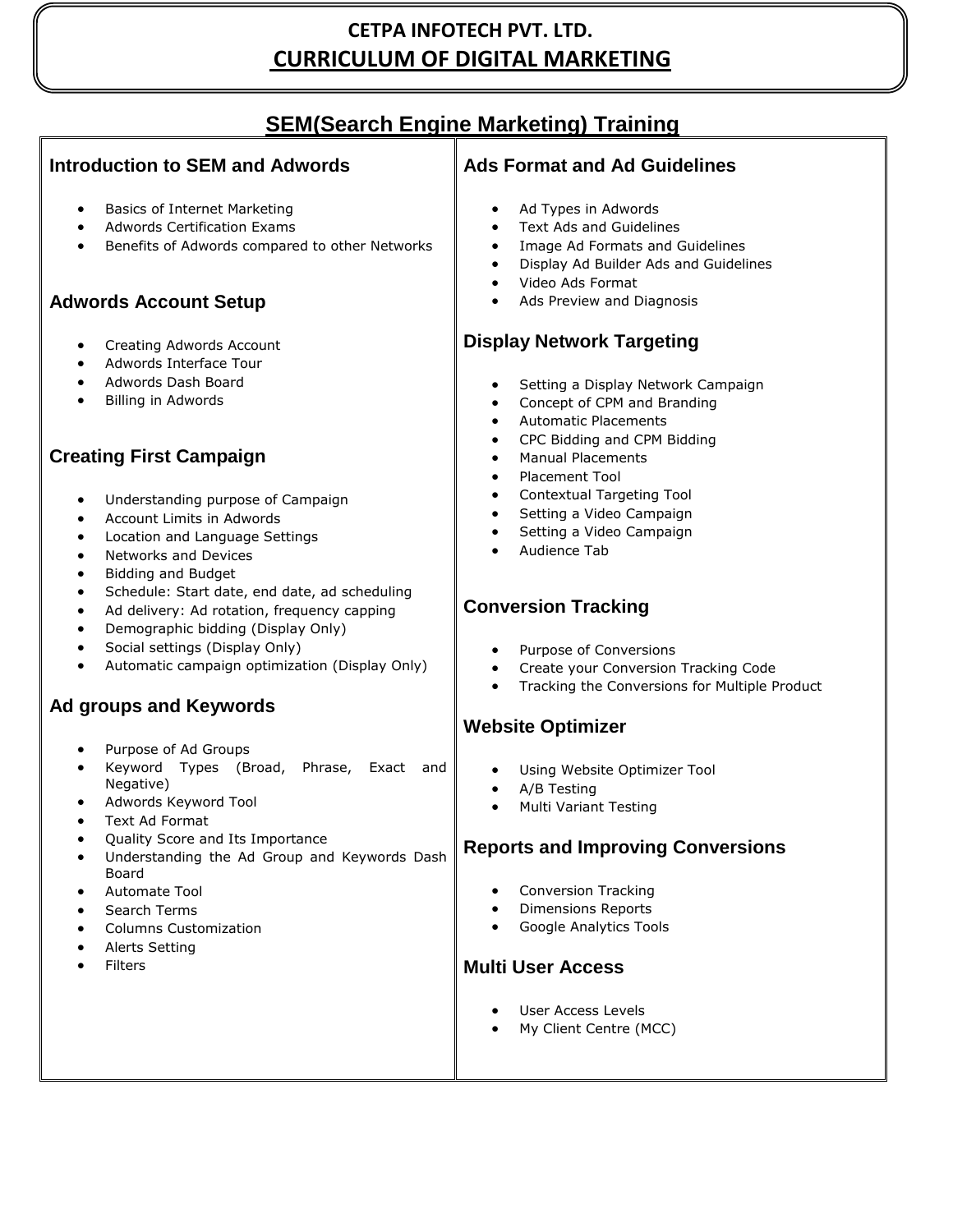#### **Social Book-marking**

- Stumble Upon
- Delicious
- Reditt
- Fave It
- E-buzz & More

### **Social Media Networking**

- Verifying Twitter Account
- Facebook Profile
- Maintenance
- Facebook landing page
- Creation
- **•** Google Buzz
- Myspace Connections
- Linked In Networking
- Kaboodle (only for productbased sites)

### **Blogging**

- Blog Post Updating
- Blog Marketing
- Blog Commenting
- Local Business Listing
- Classifieds Posting
- Forum Signatures and
- Commenting
- $\bullet$
- Using Blogs for SEO
- Blog Commenting
- Writing a Press Release
- Article Submissions
- Video Submissions
- **•** Social Media Optimization
- **•** Social Networking Concepts
- **•** Social Bookmarking
- RSS Feeds

### **Video Marketing**

- Video Optimization
- YouTube
- MetaCafe
- AOL Videos